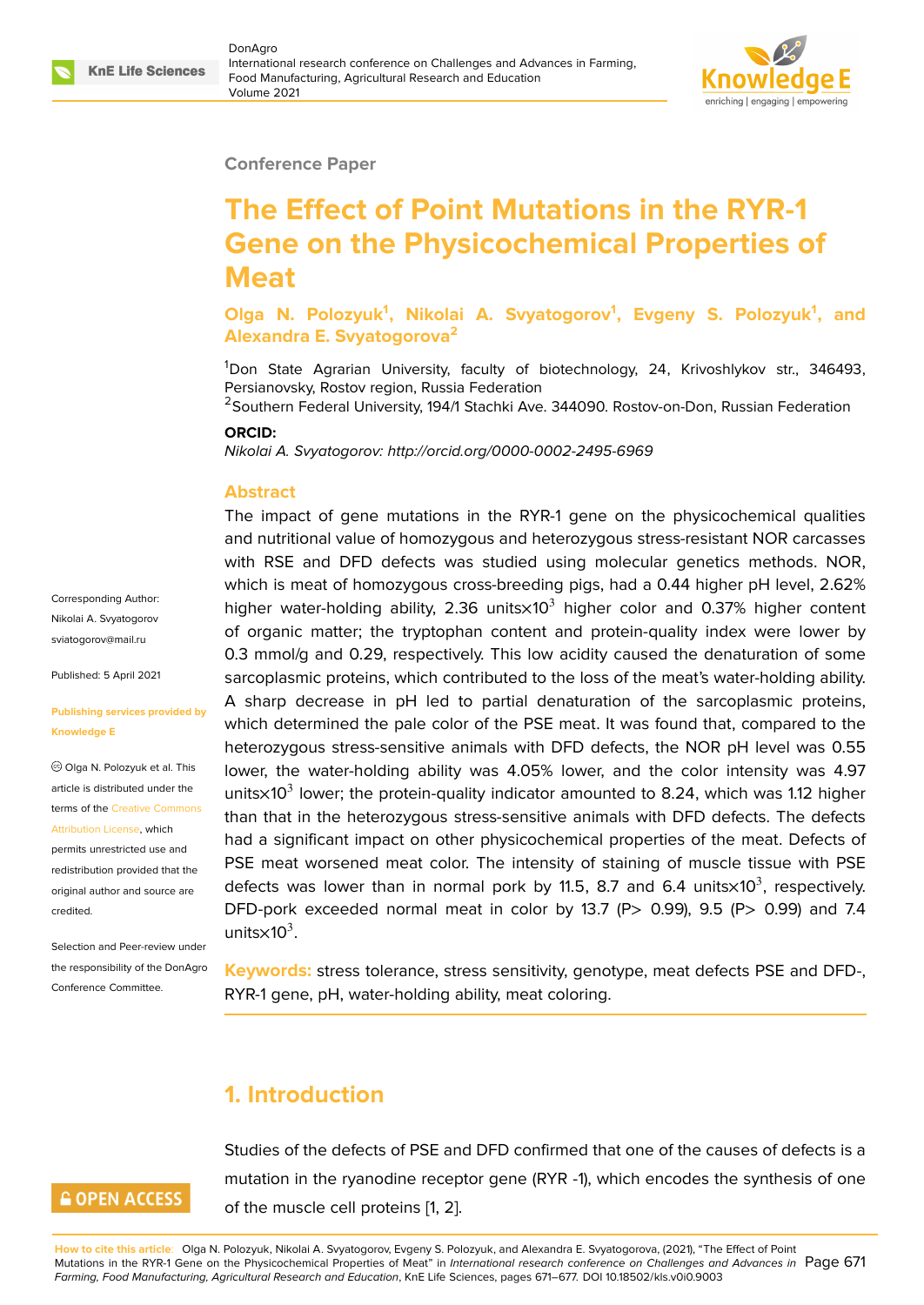Sensitivity to stress, malignant hyperthermia (MH) depends on the genotype of the RYR-1 ryanodine receptor gene, with the dominant N allele characterizing resistance, and the recessive allele n characterizing stress. Regardless of the partner's genotype, all offsprings with the NN genotype are stress resistant. Sensitivity of the offspring inherited from the hidden Nn carrier depends on the genotype of the second parent [3, 4].

A mutation in the RYR-1 gene is the cause of the incorrect structure of the ryanodine receptor protein, associated with a change in the concentration of calcium ions.

[A](#page-5-2) defect in the structure of this protein leads to the fact that the normal flow of calcium ions into the cytoplasm is impossible. P. J. O. Brien found that the concentration of ionized calcium in the muscle cells of animals with a MH syndrome is 4.6 times lower than in the muscle cells of healthy animals [5].

The research aim is to determine the physicochemical and chemical properties of meat with PSE and DFD signs.

#### **2. Methods**

DNA genotyping of pigs was carried out using polymerase chain reactions according to the Mullis' method, improved in [6] and modified in [7].

Animals were slaughtered out according to generally accepted methods in slaughter shops of farms and OJSC "Medvedovsky Meat Processing Plant" in the Timashevsky District of Krasnodar Territory. After [2](#page-5-3)4-hour cooling at  $+ 2... + 40$  $+ 2... + 40$  ° C, slaughter mass, fat thickness, mass of the back third of the carcass, and the "muscle eye" were analyzed. To study the physicochemical properties and chemical composition of meat, samples of the longest back muscle (400 g) were taken in the area between 9-12 thoracic vertebrae.

A chemical analysis of muscle and adipose tissue was carried out according to the generally accepted method of zooanalysis [8].

Amine nitrogen was determined by the method of formol titration, lactic acid by the Friedemann's method [9].

The content of oxyproline was determin[ed](#page-5-5) by the method of Neumann-Logan modified by Verbitsky and Detereydzh, the content of tryptophan was determined by the method developed by [S](#page-5-6). E. Gyrehem, E.P.Smith, S.W. Hier, D.L. Klein using an alkaline hydrolysis according to E. Werbicki, F.E. Deatherage.

The main meat defects were PSE (pale, soft, exudative meat) and DFD (dark, fat, dry meat).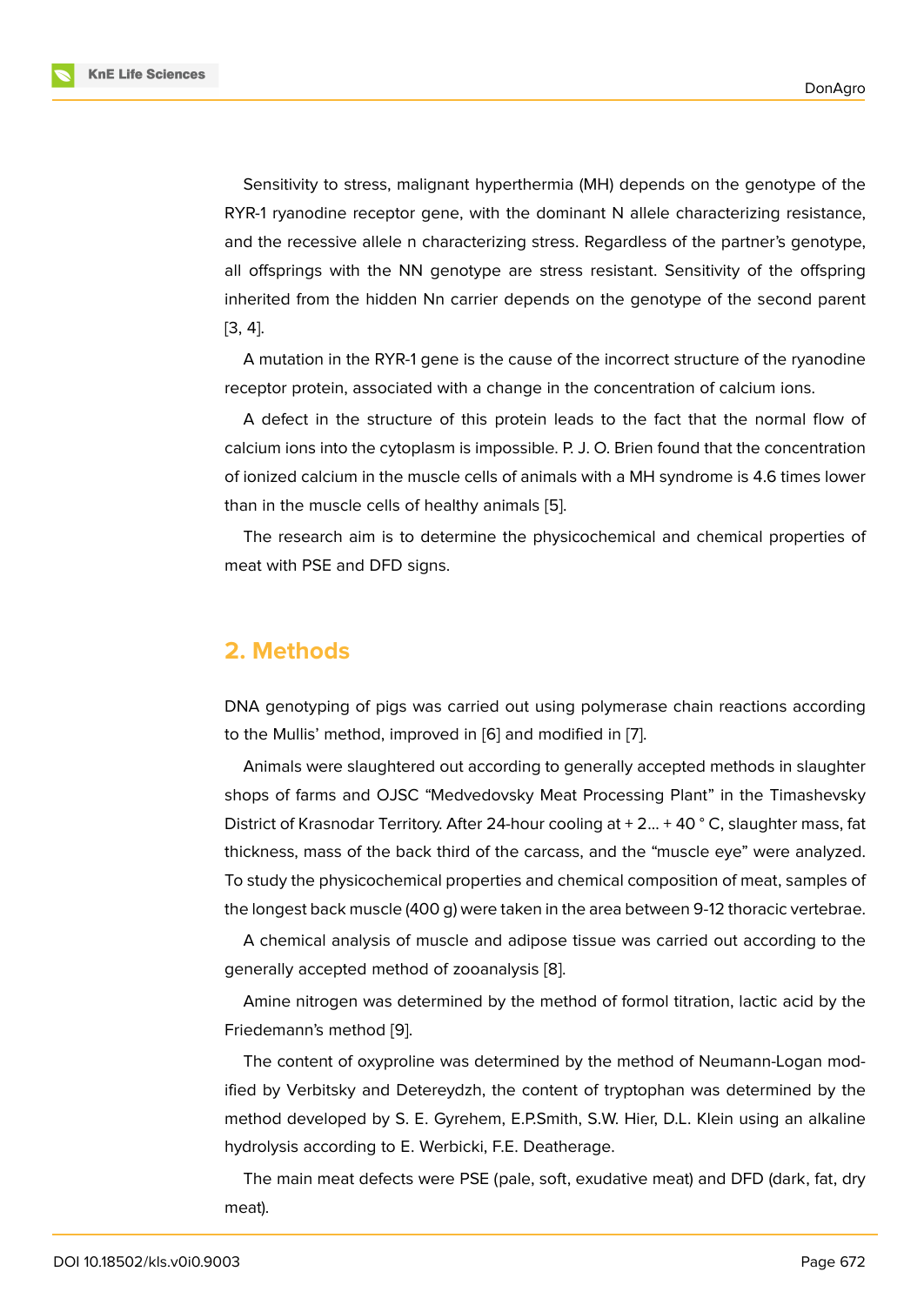According to the standards developed by VNIIMP, meat whose pH is below 5.80 refers to PSE; normal meat has pH of 5.81-6.20, and DFD has pH which is above 6.21.

#### **3. Results**

We found that in homozygous and heterozygous stress-resistant gilts half meat is crude  $(1/2 \text{ CM-1})$  + half - Lanras  $(1/2 \text{ L})$  meat. 24 hours after slaughter pH was normal, and in 6 heterozygous stress sensitive animals, 4 carcasses had PSE defects and three carcasses had DFD defects.

An analysis of the data obtained (Table 1) indicates that meat with the PSE signs had a lower water-holding ability (by 6.67%), and a tendency to worse values in color, content of "raw fat; at the same time, it had more "raw" ash and tryptophan, and a higher protein-quality indicator (by 1.41).

|  |  |  | TABLE 1: Physical and chemical properties and chemical composition of meat of experimental animals |
|--|--|--|----------------------------------------------------------------------------------------------------|
|--|--|--|----------------------------------------------------------------------------------------------------|

| Indicator                                                     | $NN$ n= (31)     | $Nn$ (n=16)        | PSE $(n=4)$        | $DFD(n=3)$         |
|---------------------------------------------------------------|------------------|--------------------|--------------------|--------------------|
| рH                                                            | $5.82 + 0.06$    | $5.91 \pm 0.01$    | $5.38 \pm 0.03**$  | $6.37 \pm 0.1***$  |
| Water holding capacity,<br>℅                                  | $71.26 + 3.15$   | $73.28 + 2.96*$    | $68.64 \pm 1.62**$ | $75.31 \pm 1.84**$ |
| Intensity of coloring,<br>units ext. $\times$ 10 <sup>3</sup> | 66.34 $\pm$ 3.67 | $66.89 \pm 3.21$   | $63.98 + 2.31**$   | $71.11 \pm 2.36**$ |
| Water, %                                                      | 74.14 $\pm$ 0.23 | $73.46 \pm 0.18^*$ | 74.48±0.47*        | 74.19±0.36         |
| Dry matter, %                                                 | $25.86 + 0.08$   | $26.54 \pm 0.05^*$ | $25.52 + 0.11$     | $25.81 \pm 0.12$   |
| Crude ash, %                                                  | $1.12 + 0.02$    | $1.14 \pm 0.01$    | $1.15 + 0.02$      | $1.13 + 0.03$      |
| Organic matter, %                                             | $24.74 \pm 0.08$ | $25.40 \pm 0.04$   | $24.37 + 0.14$     | $24.68 + 0.11$     |
| Crude protein, %                                              | $22.26 + 0.07$   | $22.72 + 0.02$     | $22.09 + 0.09*$    | $22.20 + 0.10$     |
| Crude Fat, %                                                  | $2,48+0.11$      | $2.68 + 0.09$      | $2.28 + 0.10^*$    | $2.48 + 0.13$      |
| Tryptophan, mmol / q                                          | $18.13 + 0.09$   | $18.81 \pm 0.04*$  | $18.43 \pm 0.12$   | $18.08 + 0.14$     |
| Oxyproline, mmol / q                                          | $2.20 \pm 0.04$  | $2.32 \pm 0.07^*$  | $2.16 + 0.06$      | $2.54 \pm 0.08^*$  |
| Protein-quality indicator                                     | 8.24             | 8.11               | 8.53               | 7.12               |

Note: Р>0.95\*; Р>0.99\*\*; Р>0.999\*\*\*

When considering the physicochemical properties and chemical composition of NOR with PSE defects, it was identified that the pH, water-holding ability, color of meat, and the content of organic matter were 0.44, 2.62% (P > 0.99), 2.36 units $\times$ 10<sup>3</sup> (P> 0.95) 0.37% higher, and the tryptophan content and protein-quality index were 0.3 mmol/g and 0.29 lower, respectively [10, 11].

This acidity is the cause of denaturation of sarcoplasmic proteins, which contributes to the loss of the water-hold[ing](#page-5-7) [a](#page-5-8)bility of meat [12, 13]. Water content is determined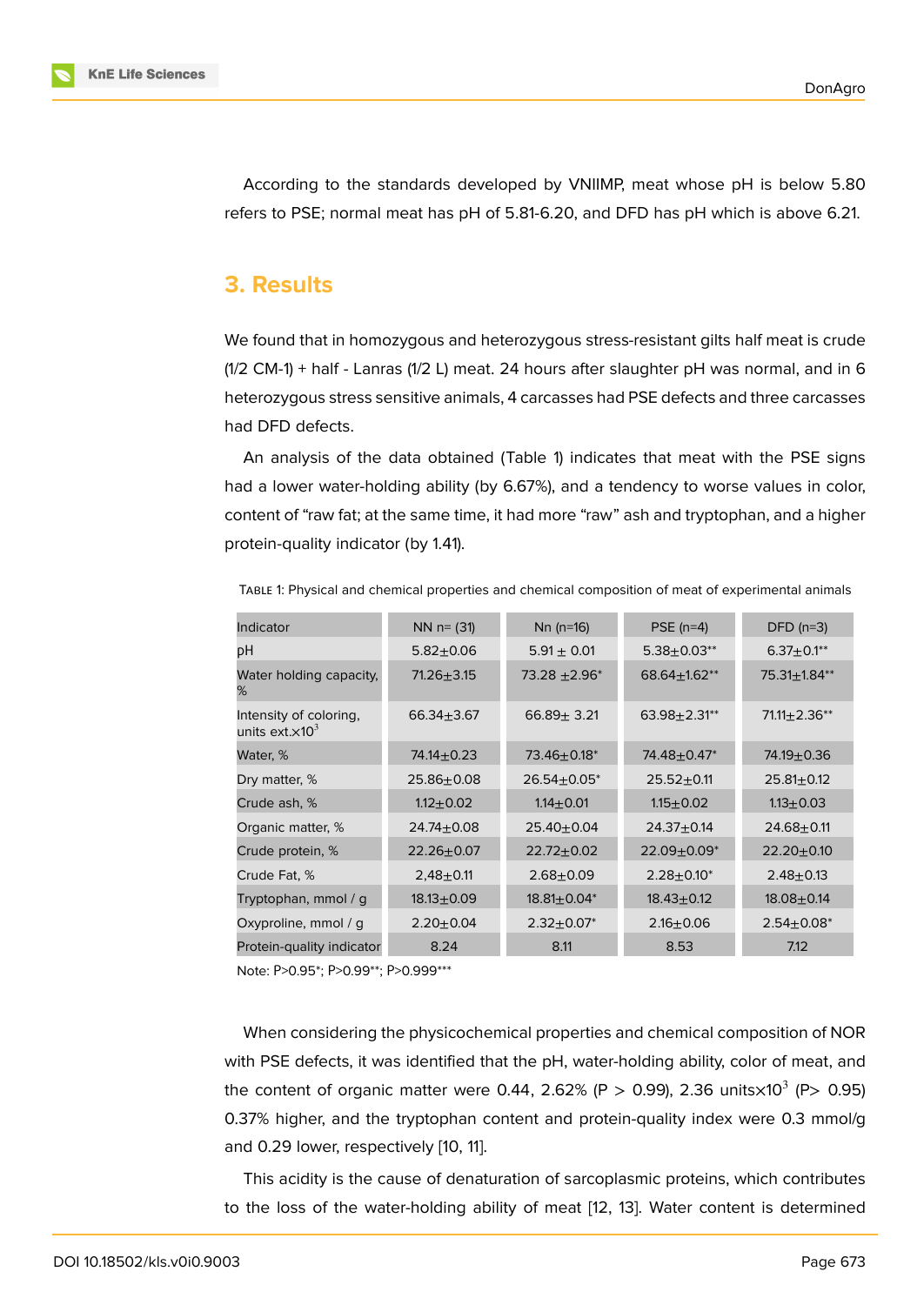by the rupture of cell membranes, as a result of which the cell fluid quickly fills the intercellular space.

A sharp decrease in pH leads to partial denaturation of sarcoplasmic proteins, which determines the pale color of PSE meat. Pork becomes pale. A similar phenomenon of reducing the quality of pork was called the syndrome of fawn, soft, exudative state of the muscles - PSE (pale, soft, exudative). Products made from PSE meat become sour during storage [14].

Our data are consistent with the results of other researchers [15]. When considering NOR according to their physicochemical properties and chemical composition, it was found that the p[H l](#page-6-0)evel, values of the water-holding ability, and color intensity were lower by 0.55 (P> 0.95), 4.05% (P> 0.99), and 4.97 units $\times$  10<sup>3</sup>(P> 0.99[\), re](#page-6-1)spectively, and the protein-quality indicator amounted to 8.24, which is 1.12 higher than in heterozygous stress-sensitive animals with DFD-meat defects.

Throughout the post-slaughter period, the pH level was higher in the samples of DFD-pork. 45 minutes, 1 and 2 days after, the pH value in pork with DFD defects was higher than in normal meat by 0.51 (P> 0.999), 0.35 (P> 0.999), 0.31 (P> 0.999). In PSE pork, the pH level of muscle tissue was lower than in NOR meat by 0.20 (P> 0.95), 0.26 (P> 0.99), 0.22 (P> 0.99), respectively.

The pH value of meat corresponded to the categories of NOR-, PSE- and DFD-pork. For all muscle tissue samples, a daily decrease in the pH level was observed, the most significant values were 5.71-4.82 on the sixth day. For DFD-meat, a sharp decrease in the pH level was observed during the first 24 hours. Then the process of reduction was uniform. For NOR-pork, the daily decrease in meat pH was uniform and amounted to 0.07–0.13 [16].

Similar trends were observed for the dynamics of the value of the water-holding ability.

Meat wi[th P](#page-6-2)SE defects was characterized by lower HCL values in the post-slaughter period; on the first and second days after slaughter, the indicator was 12.3 (P> 0.95), 13.3 (P> 0.95), 11.2 (P> 0.95) lower than that in NOR pork. Pork with a DFD defect was characterized by values of the water holding ability which were higher by 8.6 (P $>$  0.95), 5.0 (P> 0.95), 7.4 (P> 0.95), respectively.

The VUS value for all pork categories corresponded to the established criteria. In contrast to the pH level, the value of the water-holding ability had its own characteristics. As for the pH level, the WCS value had maximum values for fresh meat (45 minutes after slaughter). For NOR and DFD meat, the level of WCS was decreasing during 7 hours (for PCE pork - during 96 hours) after slaughter with a subsequent increase in the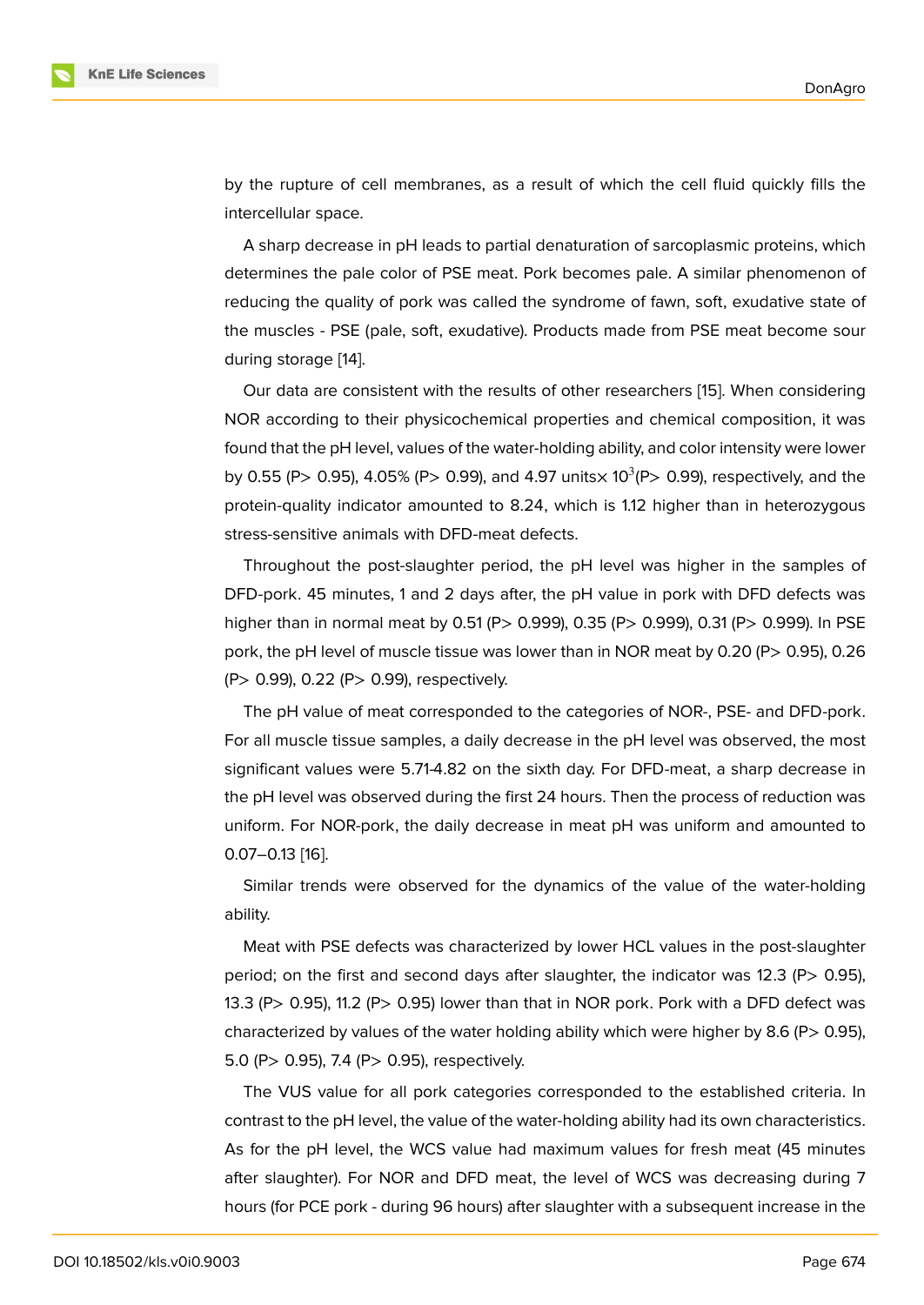values of the WCS. However, the WCS values for all categories did not reach the level of the fresh meat stage [17].

Defects in meat quality have a significant impact on other physicochemical properties of meat. Defects of PSE meat significantly reduce the color of meat. The intensity of staining of muscle tissu[e w](#page-6-3)ith PSE defect was lower than that in normal pork by 11.5 (P> 0.99), 8.7 (P> 0.99) and 6.4 units $\times$ 10 $^3$  (P> 0.99), respectively. DFD-pork had color values higher by 13.7 (P> 0.99), 9.5 (P> 0.99) and 7.4 units $\times$ 10 $^3$  (P> 0.99) [18].

In all the groups, the brightest muscle tissue was observed in all the categories of fresh meat (1 hour after slaughter). For NOR-meat, an average daily decrease in color was 7.4 units $\times$ [10](#page-6-4) $^3$ , for PSE-4.6-5.1 units $\times$ 10 $^3$ , for DFD meat - 9.5-11.3 units $\times$ 10 $^3$ .

During cooking of normal pork, loss of meat juice was 34.1%; in DFD-pork these losses were slightly lower (by 0.3%). Such a negative defect as PSE increases losses during cooking (by  $2.6\%$ , P $> 0.95$ ).

#### **4. Discussion**

Using DNA genotyping for the RYR-1 gene, the selective assessment of stress resistance is more effective. By determining the animal genotype by the RYR-1 gene, it is possible to create a homozygous NN stress-resistant population and get rid of the PSE- and DFD-defects.

# **5. Conclusion**

An increase in the production of high-quality competitive and environmentally friendly livestock products is important for ensuring food security of the Russian Federation. The increased interest in improving productive qualities of pigs had a significant impact on the molecular genetic research.

### **Acknowledgement**

The authors are grateful to their colleagues for their contribution and support and reviewers for their valuable contribution to the manuscript.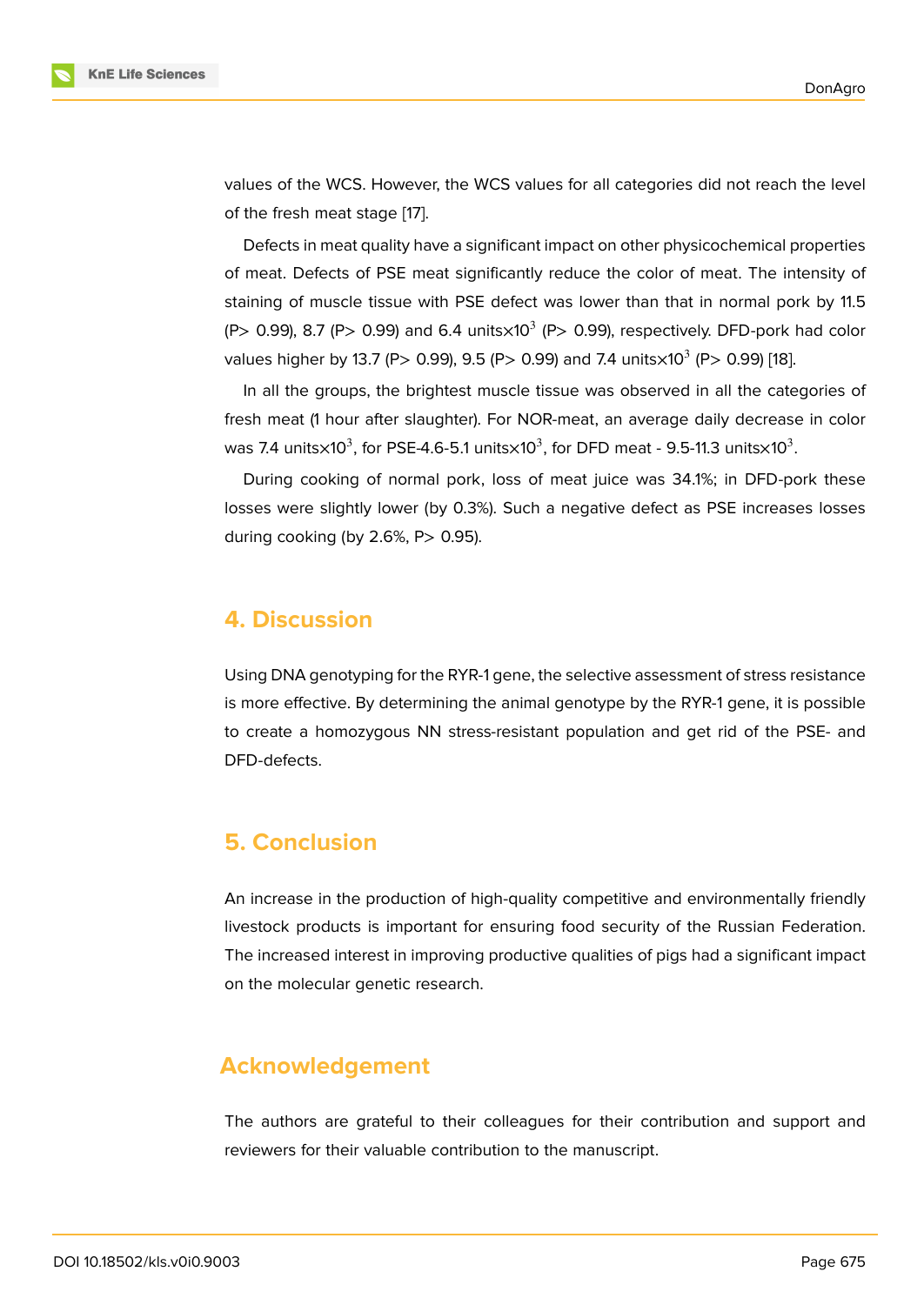

## **References**

- <span id="page-5-0"></span>[1] Grishkova, A. P. and Barkov, D. A. (2015). Use of DNA Markers in Pig Selection of The Factory Type KM-1. *International Journal of Applied and Basic Research*, vol. 3-2, pp. 241-244.
- <span id="page-5-1"></span>[2] Zinoviev, N. A., *et al*. (2005). Assessment of Animals by Genetic Markers. *Journal of Industrial and Pedigree Pig Breeding*, vol. 3, pp. 18-20.
- [3] Ernst, L. K. and Zinoviyeva, N. A. (2008). *Biological Problems of Livestock Breeding in XXI Century*. Moscow: RAAS.
- <span id="page-5-2"></span>[4] Kurak, O. P., *et al*. (2006). The Influence of the RYR1 Gene on the Quality of Pig Meat. *Journal of Zootechnical Science of Belarus*, vol. 41, pp. 42-48.
- [5] Kovalyuk, N. V. (2002). The Use of Genetic Markers of Stress Resistance and Multiple Fertility in Pig Selection. (PhD dissertation, University of Krasnodar, 2002).
- <span id="page-5-3"></span>[6] Loban, N. A. (2010). Production Level and New Methods of Improving Belorussian Large White Pigs. In *Modern Problems of Intensification of Pork Production in CIS Countries: Collection of Scientific Papers of 17th International Scientific and Production Conference on Swine Breeding Dedicated to the 75th Anniversary of Honored Scientist of the Russian Federation, Professor VE Ulitko.* Ulyanovsk: Breeding, Selection, Genetics and Reproduction of Pigs.
- <span id="page-5-4"></span>[7] Maksimov, G., Maksimov, A. and Lenkova, N. (2015). DNA-genotyping on RYR-I, ESR and H-FABP alleles and Meat Production of Pigs. *Journal of Chief Zoo Engineer,* vol. 1, pp. 24-31.
- <span id="page-5-5"></span>[8] Pestis, V. K., *et al*. (2015). Association of Polymorphism of the RYR1 Gene with Indicators of Productive Qualities of Pig Breeds Bred in Belarus. *Journal of Young Scientist*, vol. 5, pp. 33-37.
- <span id="page-5-6"></span>[9] Polozyuk, O. N. and Maksimov, G. V. (2010). The Effect of Mutations in the Ryr-1 Gene on Biochemical Blood Parameters and Meat Quality of Pigs. *Journal of Pig Production*, vol. 8, pp. 30-31.
- <span id="page-5-7"></span>[10] Polozyuk, O. N., *et al*. (2014). Gene Markers Influencing Production of Pigs. *Journal of Swine Breeding*, vol. 4. pp. 35-36.
- <span id="page-5-8"></span>[11] Ryzhova, N. V. and Kalashnikov, L. A. (2002). Productive Qualities of Heterozygous Pigs - Carriers of the Mutant Allele Gene. *Journal of Vestnik of the Russian Agricultural Science*, vol. 3, pp. 64-67.
- [12] Sayenko, A. M. and Balatski, V. N. (2009). Polymorphism of RYRI, ESR, PRLR and GH in Pig Populations of Various Breeds. In *Materials of the 18th Meeting of the Interuniversity Coordination Council on Swine Breeding and International Scientific*